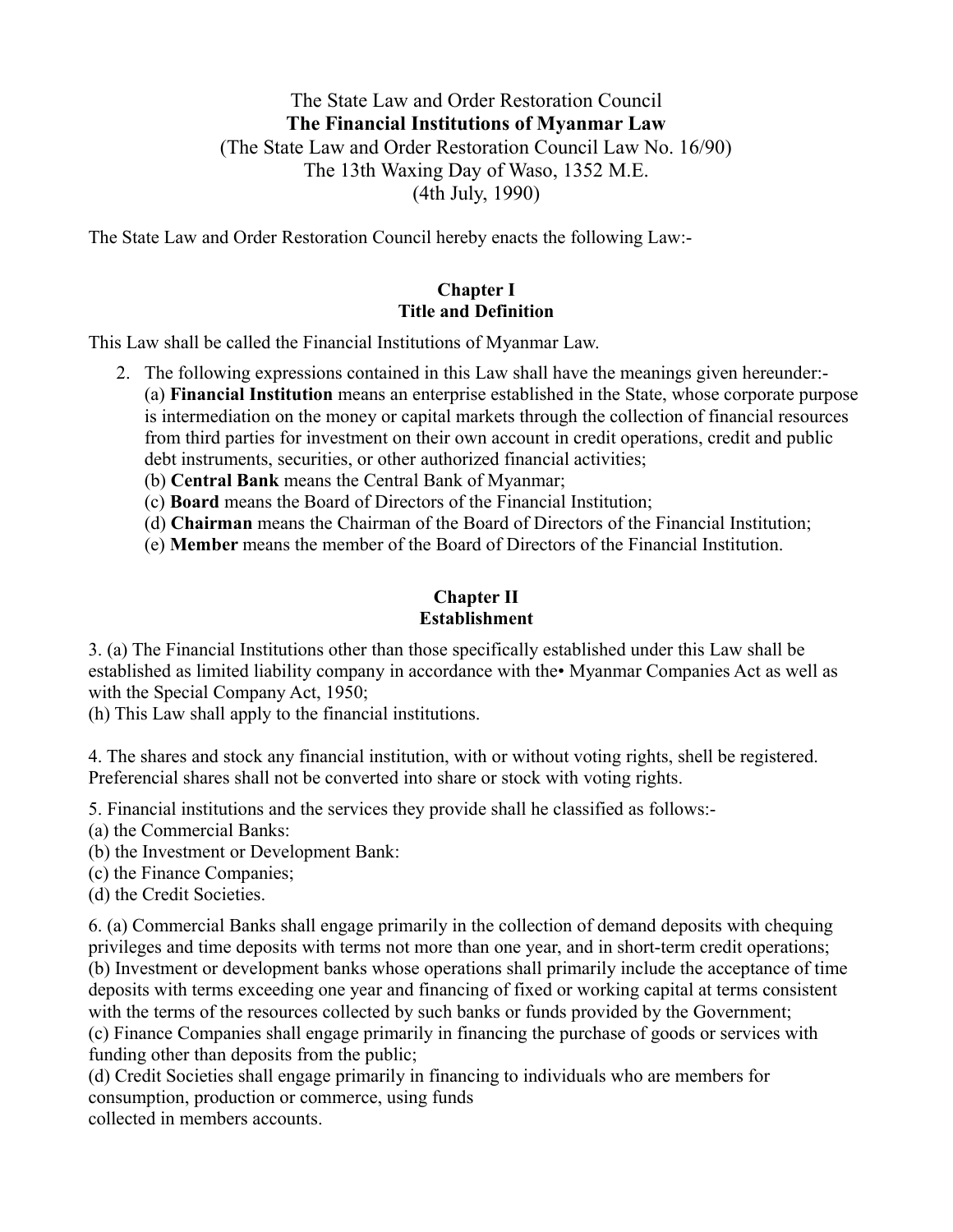7. Transactions in deposit accounts maintained with Credit Societies may be made without prior notice. Provided that chequing privileges shall not be allowed in withdrawing from such account. Such deposit account shall have the right to bear interest as long as no withdrawals are made during periods prescribed y the Central Bank.

9. The Central Bank may permit a financial institution to engage in more than one of the activities contained in Section b.

10. Financial institutions shall have no right to become directly or indirectly involved in activities other than those prescribed specifically to operate. Provided that other activities in support of financial services permitted by the Central Bank may be undertaken.

11. (a) The paid-up capital of financial institutions shall be paid in cash:

(b) Financial institutions shall deposit with the Central Bank the fully paid-up Capital. Such paid-up capital shall be released only upon conclusion of the licensing process;

(c) Subject to compliance with the terms and conditions prescribed by the Central Bank, the capital of the financial institution may be increased through the establishment of reserves, including those resulting from the revaluation of fixed assets;

(d) A financial institution shall set aside 25 per cent of its net profits, as prescribed by the Central Bank, in a general reserve account until this account reaches 100 per cent of its paid-up capital. The Central Bank may also require financial institutions to make additional provisions against specific assests. Financial institutions may also make additional provisions on their own initiative.

## **Chapter III Licence to Operate**

12. Financial institutions, whether State-owned, jointly owned by State and private or private shall obtain the prior sanction from the Central Bank to perform the functions.

13. (a) The permission to operate in the State as a financial institution with foreign capital, or as a branch of a foreign bank may be granted by the Central Bank in accordance with Section 14; (b) The permission to open in the State as a representative office of a financial institution established abroad may be granted by the Central Bank. Provided that such representative office shall not perform any of the functions prescribed for financial institutions.

14. (a) A financial institution's licence to operate may be granted by the

Central Bank after scrutinizing the application form prescribed by the Central Bank duly filled in together with the feasibility study. Such feasibility study shall contain the following:

(i) a market for the services to be performed and interest on the part of the community to be served; (ii) the money resources required and how they may be acquired;

(iii) the anticipated profit to be gained by the proposed institution;

(iv) the qualifications and technical competence of management;

(v) the types of financial services that the applicant would like to undertake;

(b) The financial institutions shah not be granted licence to operate unless they deposit their fully paidup capital with the Central Bank;

(c) A licence shall not be granted if, in the Central Bank's opinion, the name chosen for the institution might mislead the public regarding the true nature of its shareholders or activities;

(d) Within three months from the date of receipt of a complete application, the Central Bank shall grant or deny the licence;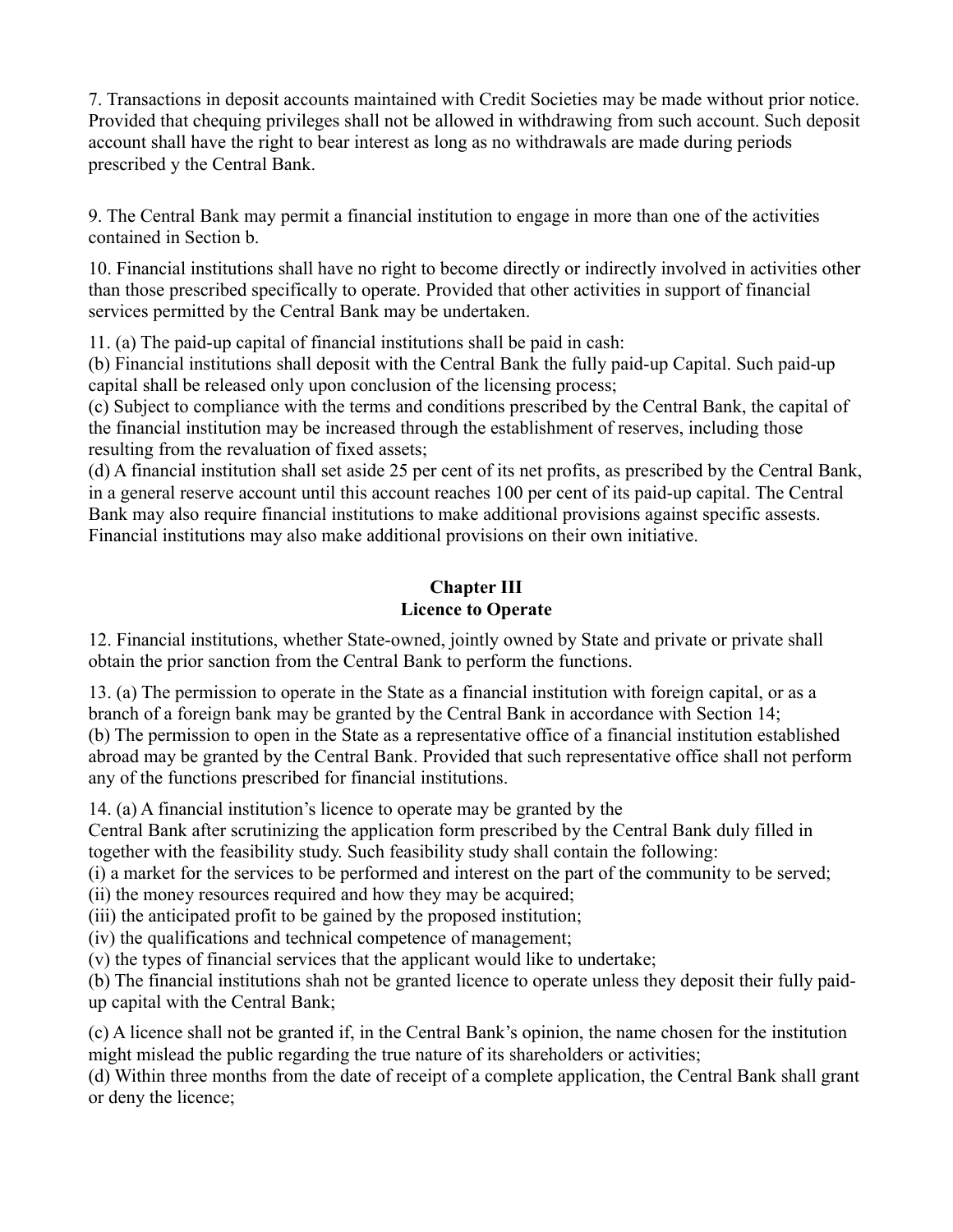(e) Within 15 days from the date when the licence is granted, the financial institution shall pay to the Central Bank a licence fee amounting to 0.1 per cent of the initial paid-up capital;

(f) When granting or withdrawing a licence to operate as a financial institution, the Central Bank shall publish it in the Myanmar Gazette.

15. The Central Bank shall determine the minimum capital requirements for new institutions, relying on their proposed location and financial activities.

16. (a) The licence to operate shall be granted without limit to its duration;

(b) The licence to operate shall not be transferable;

(c) Financial institutions shall commence their operations within one year from the date of receipt of their licence to operate.

17. If the following situation occurs, the Central Bank shall withdraw the licence to operate:-

(a) failing, within the period specified, to deposit the modified minimum capital requirements prescribed for the financial institutions;

(b) failing, within the period specified, to restore the minimum capital required following losses in business;

(c) failing, within the period specified, to refrain from activities which violate the existing laws or fail to comply with the terms, and conditions prescribed by the authorities;

(d) liquidating voluntarily or involuntarily or bankruptcy;

(e) extinguishing of the original legal entity as a result of a merger, amalgamation or division.

18. (a) The merger, amalgamation or division of a financial institution shall obtain the prior sanction from the Central Bank;

(b) Approval of merger, amalgamation or division under sub-section (a) shall be granted only if the emerging financial institution has been granted a licence by the Central Bank;

(c) The transfer, in one or more transactions, of any block of shares representing more than 15 per cent of the capital of a financial

institution shall obtain the prior sanction from the Central Bank.

19. The establishment of the branches, agency offices and other similar offices of the financial institutions or change in location of branches, agency offices and other similar offices shall obtain the prior sancion of the Central Bank.

20. Unless otherwise permitted by the Central Bank in particular case, the branches, agency offices and other similar offices of financial institutions shall be opened for business to the public during such hours and on such days as prescribed by the Central Bank.

## **Chapter IV Management**

21. Financial Institutions shall be administered by the respective Board. The Board may delegate its powers to the officers of the financial institutions concerned

22. Financial institutions shall draft the memorandum of association and articles of association. A copy thereof shall be sent to the Central Bank.

23. Any amendment to the memorandum of association and articles of association of the financial institutions shall only be amended after obtaining the prior sanction from the Central Bank.

24. The Central Bank may prescribe the required qualification of the members of the financial institution.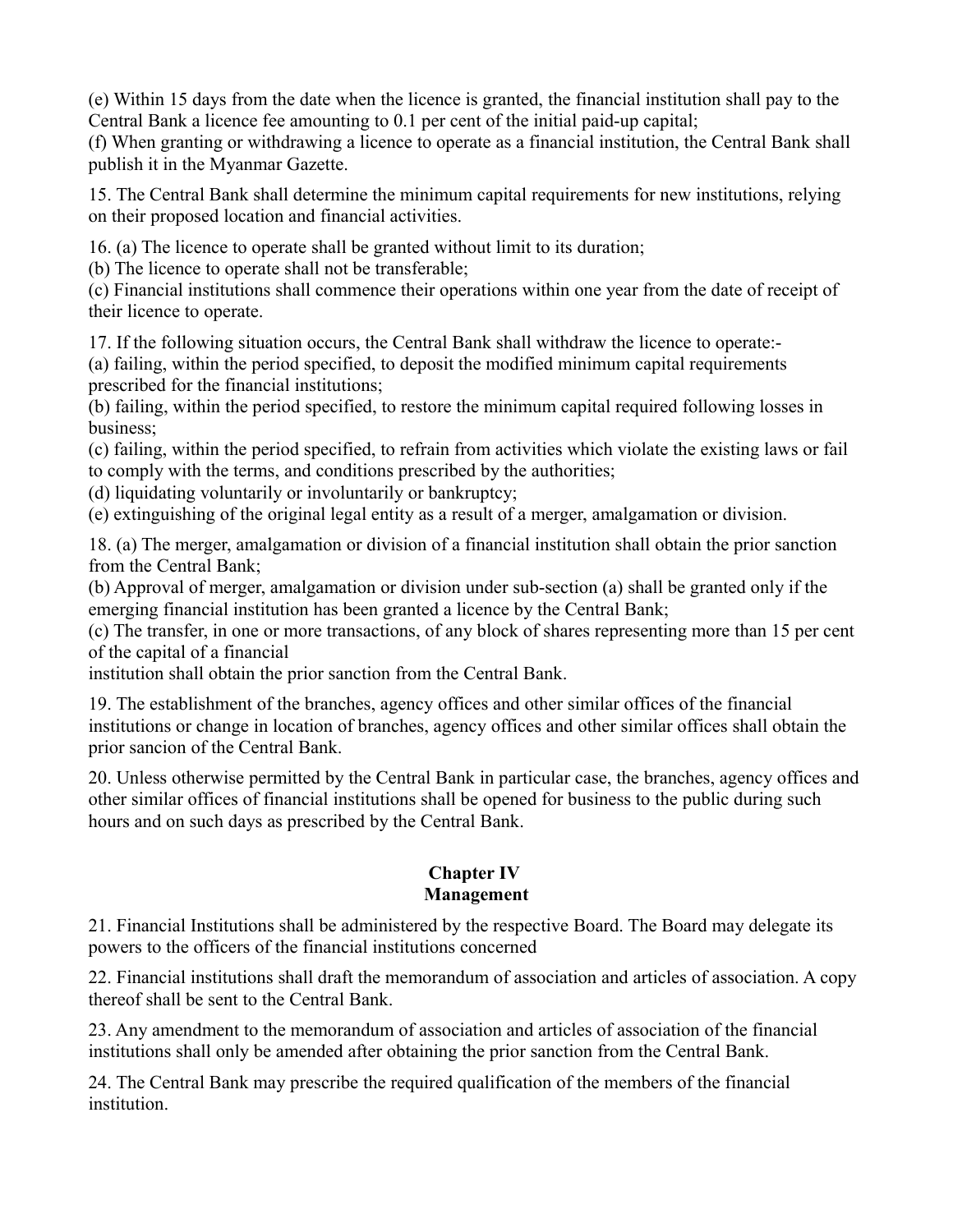### **Chapter V Functions, Duties and Powers**

25. Subject to the approval of the Central Bank, financial institutions may engage in the following functions:-

(a) borrowing or raising of money;

(b) lending or advancing of money either upon or• without security;

(c) drawing, making, accepting, discounting, buying, selling, collecting and dealing in bills of exchange, promissory notes, drafts, bills of lading, railway receipts, debentures, and other documents of title and debt securities, whether negotiable or not;

(d) granting and issuing of letters of credit and travelers cheques;

(e) buying, selling and dealing in bullion and species;

(f) buying and selling of foreign exchange including foreign bank notes;

(g) purchasing and selling of bonds or other forms of securities on behalf of customers;

(h) receiving securities or valuables for safe custody;

(i) collecting and transmitting money and securities;

(j) acting as agents of local governmental authorities or the Central Bank;

(k) providing guarantees for extensions of credit and performance of business et cetera;

(1) financing or assisting in financing any business undertaking, either existing or new, through syndicates or otherwise;

(m) undertaking trust business and the administration of estates as executor or trustee;

(n) acquiring shares in a licensed financial institution or acquiring an equity interest in other institution in accordance with this Law:

(o) undertaking other financial services activities.

26. Financial institutions may, without the approval of the Central Bank, engage in the following activities:-

(a) managing and disposing all properties, movable and immovable, which come into the possession of institution in full satisfacion or partial satisfaction of any of its claims;

(b) establishing associations or funds or trust for the benefit of personnel or ex-personnel of its institution or their dependents; supporting or contributing donations to them; granting pensions and allowance to them and making payments towards employee benefit insurance;

(c) acquiring, disposing, constructing and maintaining the building required for the institution.

27. Financial institutions shall be prohibited from issuing bonds which might result in the holders of such bonds exercising a right to manage the institution concerned.

28. In carrying out credit operations, financial institutions shall comply with the principles of risk avoidance, diversification and liquidity, as well as with directives issued by the Central Bank.

## **Explanation**

Any operations requiring the institution to deliver or to assume the risk of having to deliver financial assets in exchange for a claim, shall be considered credit operations. Such credit operation includes loans or advances, discounts of bills of exchange , lines of credit, payment orders and guarantees.

29. Financial institutions shall acquire and keep the legal documents for the respective credit operation: (a) the loan application and the documents in which the borrower indicates the use to be made of the borrowed funds, and the legal status of and value assigned to the guarantees provided;

(b) the financial records of the borrower and the guarantors which served as the basis for the operation;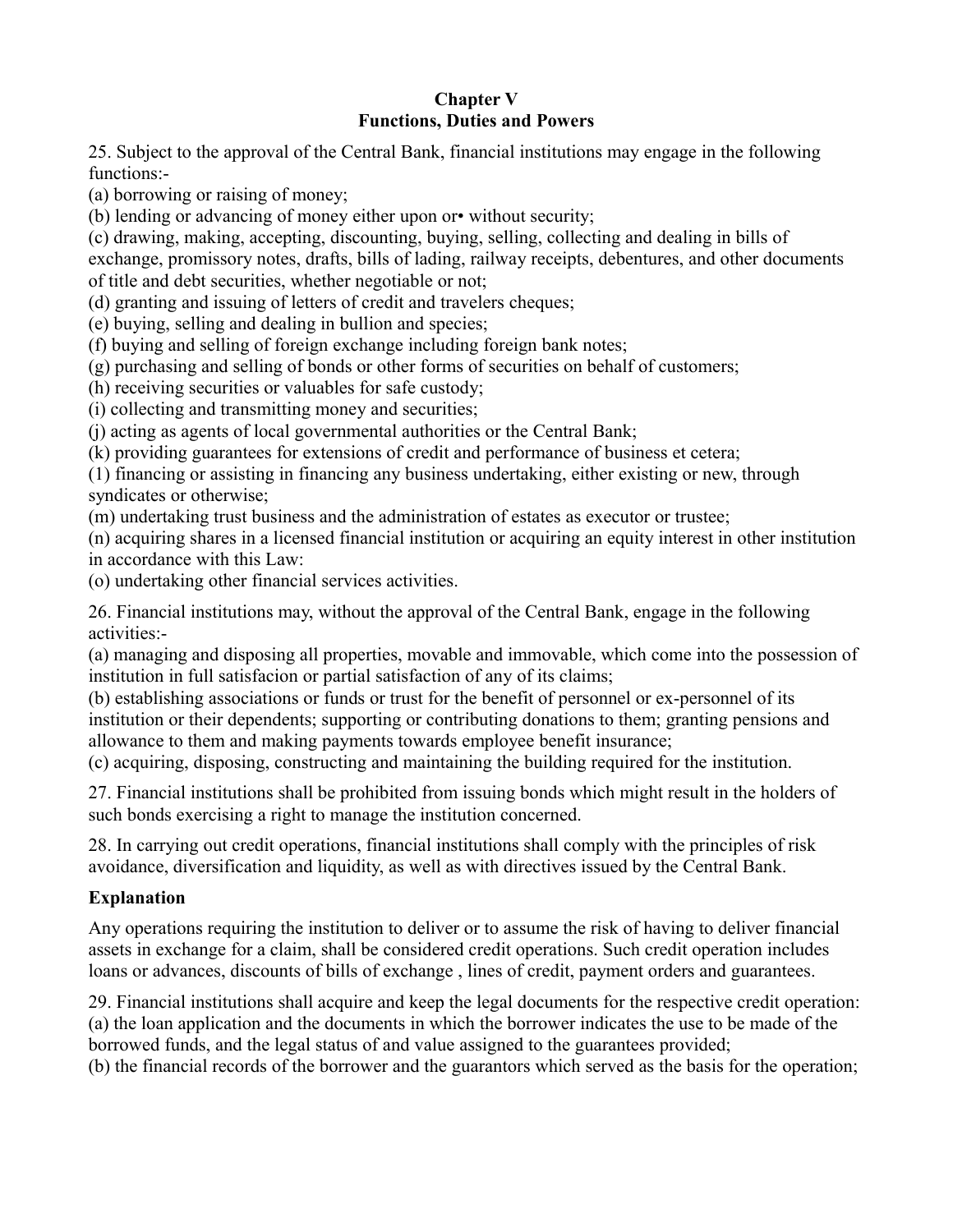(c). the decision of the department concerned, manager or deputy approving the operation, with the signature of the person or persons responsible for the decision, and in the case of a group decision, a copy of the minutes of the meeting at which the transaction was approved.

30. (a) Financial institutions may get permission from the Central Bank an exemption to necessary documentation under Section 29 or to simplify the registration requirement for operation involving small amount;

(b) Financial Institutions may get permission from the Central Bank an exemption to documentation or to simplify the registration requirement for the discount or pledge of commercial papers approved by the branch managers, agency offices, and other similar offices within the limits of their power under Section 29.

31. (a) The relation between the risk-weighted assets and the capital and reserves of a financial institution shall not exceed ten times.

# **Explanation**

Risk-weighted assets are the weighted sum of the assets of the financial

institution in which each type of assets is weighted by a factor.

(b) The financial institutions shall comply with the value of the factor applying to each type of asset and the method of calculation as prescribed by the Central Bank from time to time.

32. Financial institutions shall not lend more than 10 per cent of their capital plus reserves to a single individual, an enterprise, or an economic group, and none of their 10 largest debtors, including economic groups, shall account for more than 30 per cent of their total loan portfolio.

33. In carrying out lending and borrowing operations, financial institutions shall protect their liquidity and comply with the terms and conditions prescribed for this purpose by the Central Bank.

34. Financial institutions shall regularly notify their customers of the terms and conditions associated with their deposits and loans, including the annual rate of interest and the calculation method used. The Central Bank shall determine the intervals at which such declaration shall be made and the forms to be used.

35. Financial institutions shall not directly or indirectly purchase shares, become a partner, or acquire an interest amounting to more than 10 per cent of the equity of projects or enterprises, or be under common ownership or otherwise associated with enterprises other than licensed financial institutions.

36. The prohibitions contained in Section 35 shall not apply in the following cases:-

(a) acquisition of shares or other interests for the loans granted;

(b) acquisition of shares or other interests as an agent;

(c) acquisition of shares or stock for the purpose of resale to third parties.

37. Financial institution shall dispose of all shares and interests acquired for the loans within one year from the date of receipt unless an extension is granted by the Central Bank.

38. Financial institutions shall be prohibited from:-

(a) entering into contracts or agreements or adopting practices of any kind which would secure them a position of dominance on the money, financial or exchange markets;

(b) engaging in manipulative practices in order to obtain an unfair advantage for themselves or for third parties.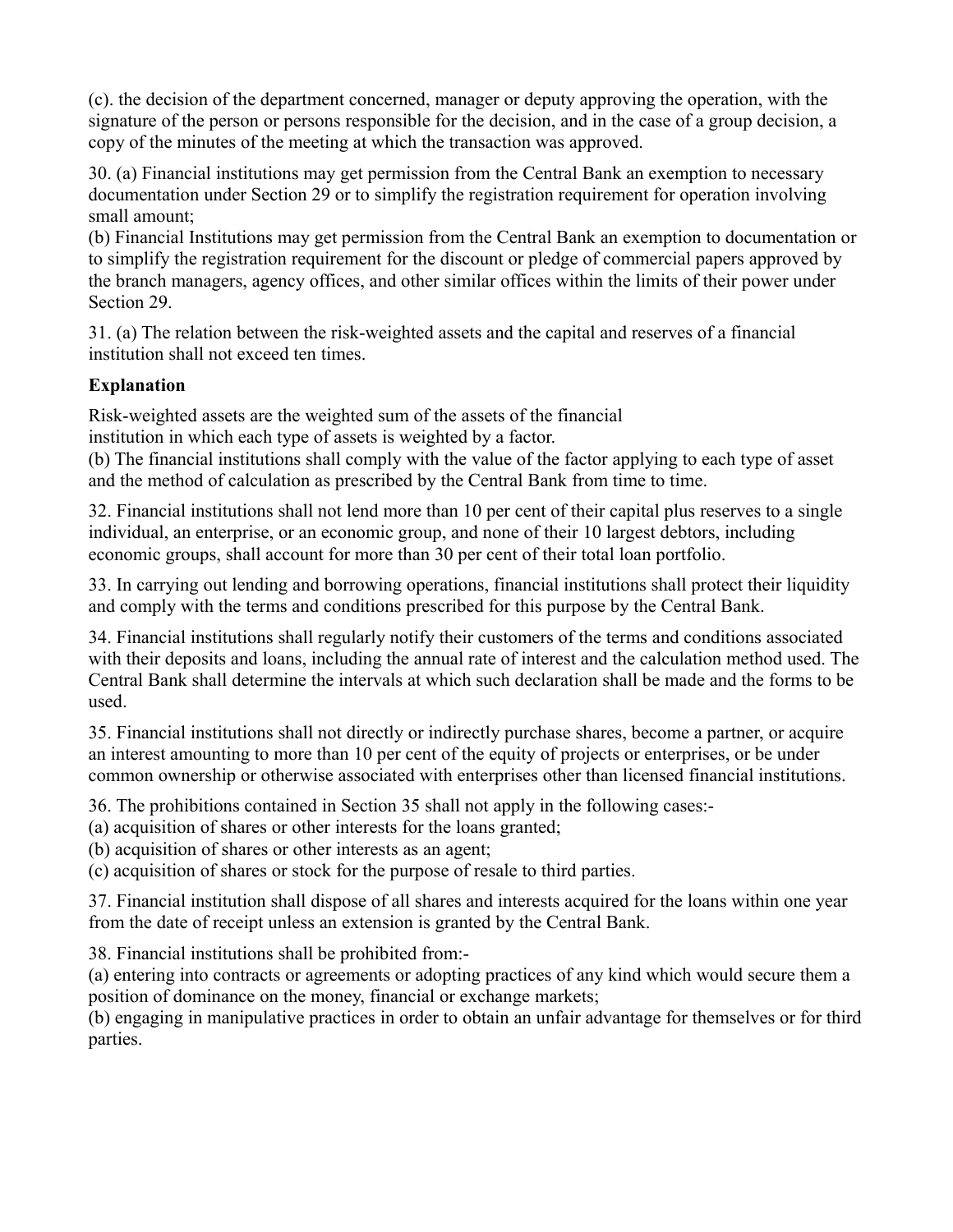#### **Chapter VI Business with Persons related to the Financial Institutions**

39. Financial institutions may carry on business with the following related persons only in accordance with this Law:

(a) the administrators, such as the members and departmental managers;

(b) the members of the Audit Committee;

(c) companies controlling the financial institution concerned by owning majority shares thereof and the principal shareholders or administrators of such companies;

(d) members, members of Audit Committee, administrators, departmental managers or wife, husband, sons and daughters or first cousin relatives of the principal shareholders of the financial institution concerned controlling the company by owing majority shares thereof;

(e) companies in which one of the persons contained in sub-sections (a) (b) (c) and (d) has a direct or indirect equity interest equal to or exceeding 10 per cent of the equity capital;

(f) principal shareholders of the financial institution and any company under their direct or indirect control.

# **Explanation**

The principal shareholder contained in this section means the beneficial owner of more than 10 per cent equity interest of the company, partnership or financial institution.

40. Legal entities controlling the public financial institution or a financial institution jointly owned by public financial institution and private financial institution and the administrators of such institutions, as well as legal entity directly or indirectly controlled by such administrators and its administrators shall be deemed to be persons related to the financial institution.

41. Persons related to any of the institutions making up a financial group shall also be deemed to be related to each of the institutions in the group.

42. Financial institutions shall not grant the following special privileges to related persons:

(a) carrying out business which, by its nature, aim, characteristics, or risk, would not be carried out by the institution with other customers;

(b) collecting interest, fees, or other charges or accepting guarantees which are lower than those required of other customers.

43. (a) Financial institutions shall do business with related persons only if so permitted by the Board based on a report of the departmental managers. A description of the relationship involved, an analysis of the transaction concerned and of the financial situation and income of the applicant, and an assessment of the applicant's credit worthiness shall be included in the departmental managers' reports; (b) Members having interest in the matter submitted to the Board or members who are related by marriage, blood, or by being son or daughter, or having interest in a business with a person associated with the financial institution shall be required to leave the meeting during the time in which the Board is deliberating on the matter submitted to it;

(c) The maximum amount lent to a personnel of a financial institution shall be as prescribed by the Central Bank from time to time;

(d) The total amount lent to personnel by a financial institution should not exceed 5 per cent of its capital.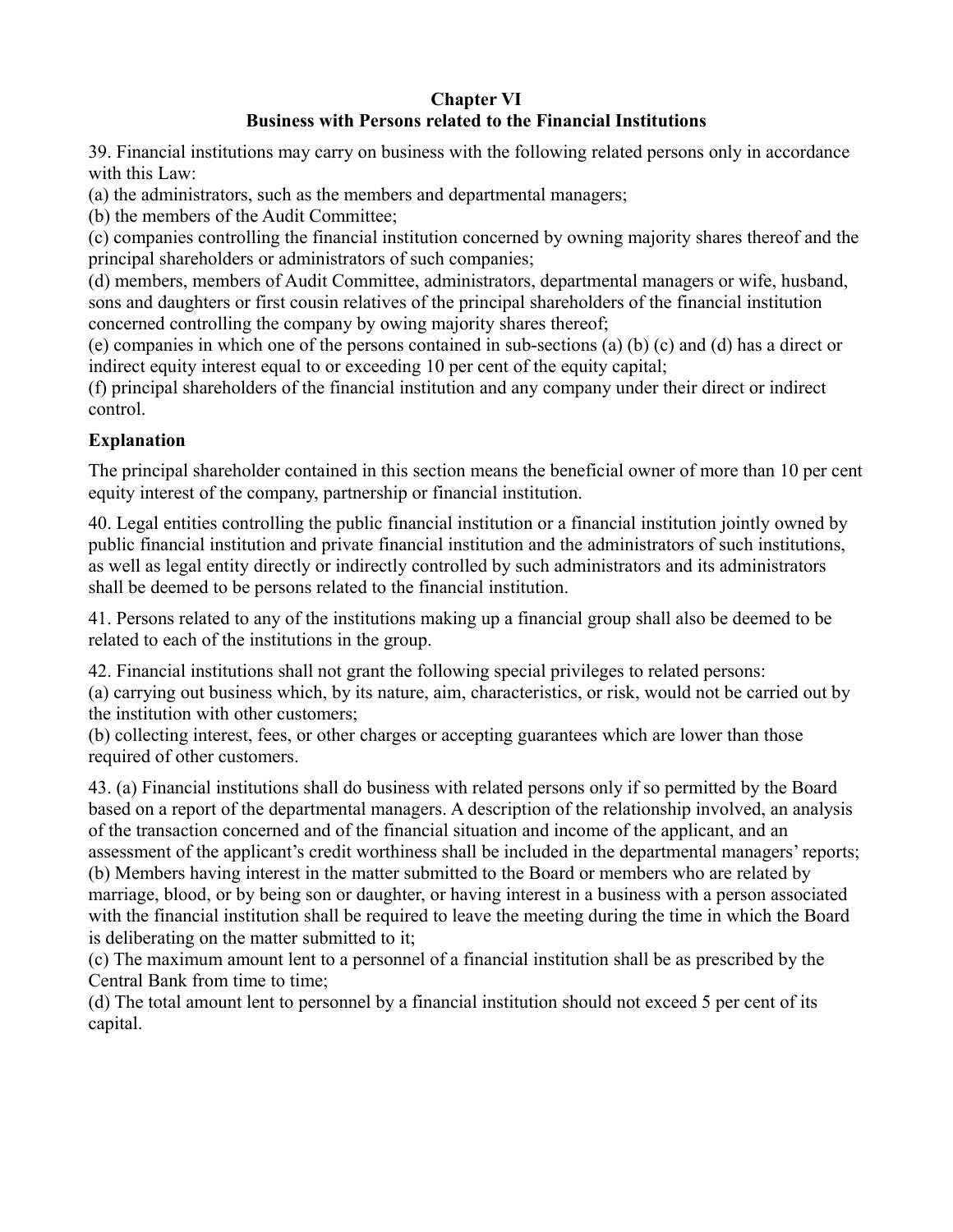### **Chapter VII Auditing, Reporting and Supervision by Central Bank**

44. Subject to the approval of the Central Bank, an auditor shall be appointed to each financial institution. Provided that in the case of financial institutions in which the Government owns shares. an auditor shall be appointed to each financial institution under Section 145A of the Myanmar Companies Act.

45. The auditor of a financial institution shall have the following duties and responsibilities:-

(a) preparing for the Central Bank and the Board or manager in the case of a branch of a foreign hank a report on the balance sheet and profit and loss account, and to deliver his opinion as to whether the financial statements in such report adequately reflect ~he financial position of the institution and its solvency;

(b) informing the Central Bank and the Board or manager in the case of a branch of a foreign bank of any irregularities and deficiencies observed in the operations and accounts which could result in material losses for the institution.

46. Financial institutions shall he required to prepare periodic reports using the forms prescribed by the Central Bank. providing sufficient information on their administrative and operational status, liquidity, solvency, and profitability for an assessment of the stability of and trends in their financial position. The reports shall be prepared in accordance with the accounting standards prescribed by the Central Bank for financial institutions.

47. The auditor's report and the balance sheet for the financial year shall he published in the manner as prescribed and approved by the Board and the shareholders, for public information.

48. All financial institutions shall be subject to inspections by the Central Bank inspectors or by auditors appointed by it. In their inspections of financial institutions, the Central Bank and its auditors may:-

(a) examine the accounts and related documents, the books, and other documents;

(b) ask supervisors, administrators, agents, and personnel of the institution for information on any matter relating to its organization and operation.

49. The Central Bank may require that a financial institution shall have an

Audit Committee consisting of 3 members appointed by the shareholders. The Audit Committee shall:-

(a) monitor compliance with the laws applicable to the financial institutions and submit to the Board such matters as it feels should he reported;

(b) give opinion on any matters forwarded to it by the Board.

50. The Audit Committee shall meet ordinarily once in three months and extraordinarily when convened by the Board. All members of the Audit Committee shall he present at such meetings and shall he no absentation from voting,Decisions shall he taken by majority votes of the members.

5 I. Financial institution may appoint or hire experts to assist the Audit lice in connection with activities contained in Section 49.

## **Chapter VIII Administratorship**

52. In the event that the financial position of a financial institution should indicate that it is not in compliance with the minimum requirements for operating in the market, thus placing the deposits and investments of its customers at risk, the Central Bank may, by decision of it~ Board of Directors,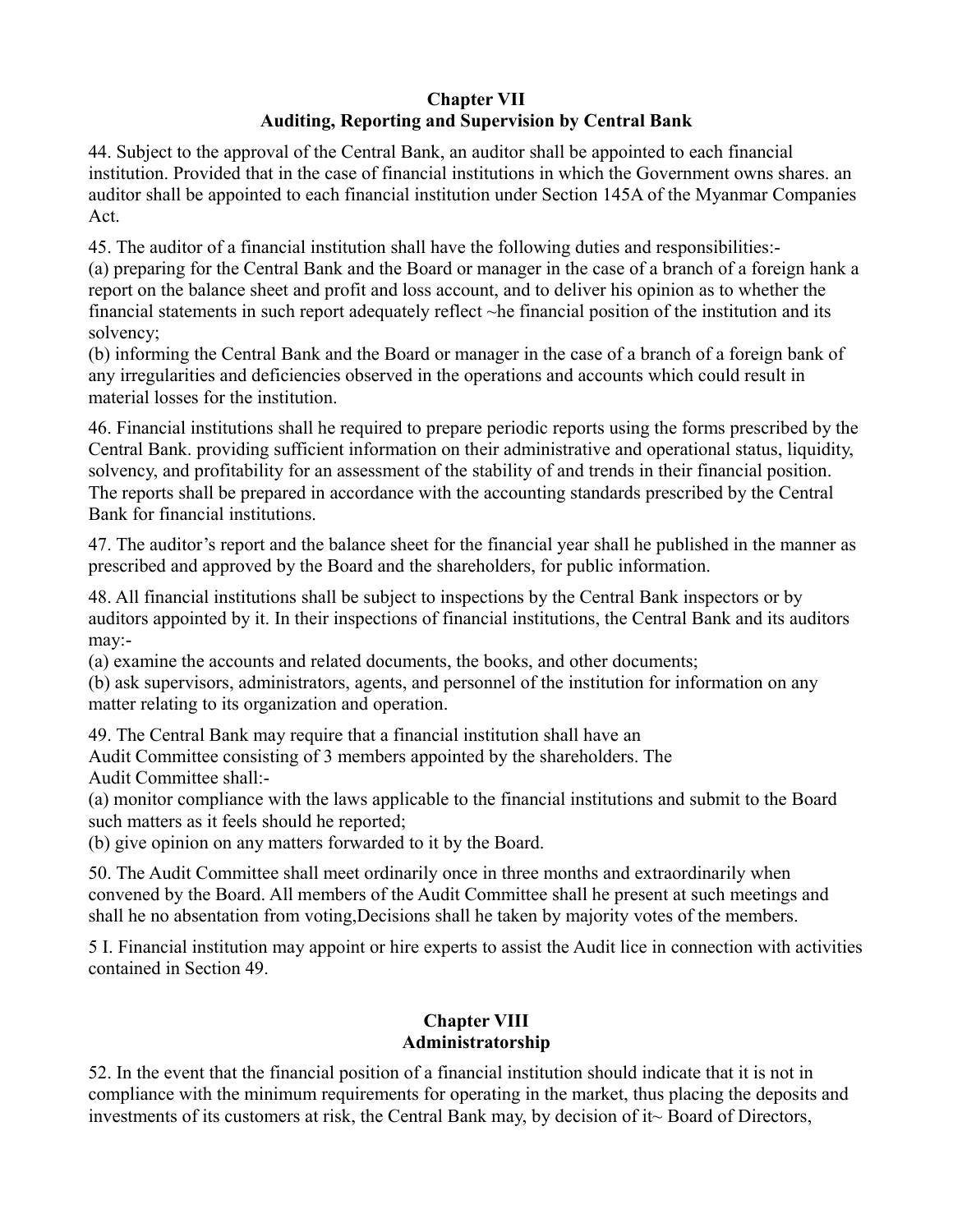require any institution to he under administratorship in order to restore the situation of the institution to normal. In appointing the administrator, the officer of the Central Bank or other suitable person may be appointed.

53. The order deciding to appoint the administrator shall contain the following:-

(a) the reasons for appointing the administrator;

(h) the name of the administrator;

(c) the duration of the administration;

(d) the right to suspend the withdrawal of deposits or Customers' funds in the financial institution; (e) measures including sequestration of the property owned by the members and officers of the financial institution to ensure payment of possible losses to third parties.

54. In appointing the administrator the Central Bank may, during the period of the administratorship, suspend the terms of office of members and officers of the financial institution. Such persons shall return to their duties only if they are not disqualified by the Central Bank:

55. The administrator shall have full managerial powers and shall have authority to close the branches, agency offices, and other similar offices. In addition, to adopt any measures required to normalize the situation of the financial institution including dismissal of personnel deemed to he unfit to perform their duties by him.

56. If in the opinion of the administrator the full rehabilitation of the financi~l institution is necessary, he may at any time declare deposits and investments by the public in the financial institution to he totally or partially blocked for a maximum period of one year. Provided that measures are taken which shall preserve the approximate value of these deposits and investments.

57. During the administratorship, the Central Bank may provide financial support to the financial institution under conditions to be prescribed in order to provide for any temporary liquidity deficiency.

58. If during or at the end of the administratorship the Central Bank is of the opinion that the reorganization of the financial institution to be more costly than its dissolution, it shall apply to the court to declare such financial institution insolvent and to permit liquidation in accordance with law.

59. The administrator shall give priority to the funds provided by the Central Bank during his administratorship over other liabilities of the financial institution. The members and officers of such financial institution shall be personally liable up to the amount required for full satisfaction of the liabilities of the financial institution.

60. The administratorship shall:-

(a) cease at the end of the term established if there is no extension by the Central Bank or if the Central Bank is of the opinion that the financial institution is capable to operate normally; (b) cease upon liquidation of the financial institution.

61. In the circumstances provided in the sub-section (a) of Section 60, a further condition for the cessation of the administratorship shall be the repayment or the Central Bank agreement to a scheduled repayment of the funds provided to the financial institution by the Central Bank.

#### **Chapter XI State-owned Financial Institutions**

62. (a) The following financial institutions shall be deemed to have been established under this Law: (i) The Myanmar Economic Bank;

(ii) The Myanmar Foreign Trade Bank: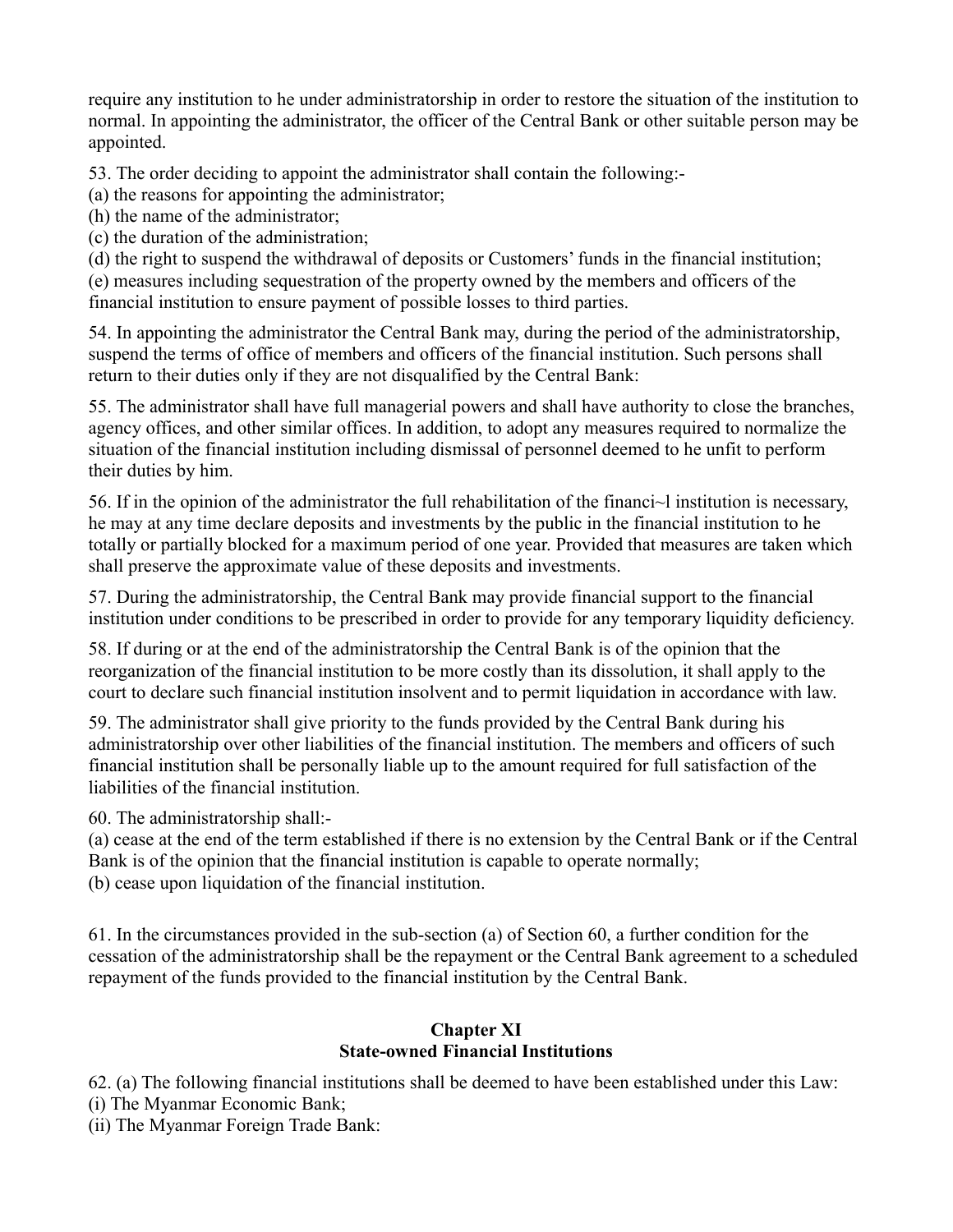(iii) The Myanmar Investment and Commercial Bank:

(b) The Government may, apart from the financial institutions contained in sub-section (a), also establish other financial institutions;

(c) The provisions of this Chapter shall apply only to the financial institutions contained in subsections(a) and (b).

63. (a) The authorized capital of each Bank shall be prescribed as one million ordinary shares of kyats 1,000 each;

(b) The number of shares and value of the initial capital to be subscribed by the Government for eazh Bank shall be as follows:

|       |                                            | Number of shares | Value (in million kyats) |
|-------|--------------------------------------------|------------------|--------------------------|
|       | The Myanmar Economic Bank                  | 140,000          | 140                      |
| (ii)  | The Myanmar Foreign Trade Bank             | 60,000           | <b>60</b>                |
| (iii) | The Myanmar Investment and Commercial Bank | 60,000           | <b>60</b>                |

(c) The Government may, from time to time, increase the authorized capital or paid-up capital if it owns not less than 50 per cent of the share of a Bank. The Government shall increase the said capitals if it owns less than 50 per cent of the share of a Bank in accordance with the existing laws;

(d) The Government shall by notification prescribe the number of shares and value of capital for the financial institution established under sub-section (b) Section 62.

64. (a) Banks shall be administered by each Board of Directors;

(b) The respective Banks shall perform the functions, duties and powers as contained in this Law.

65. The Board shall be constituted with a minimum of 7 members. The Board shall consist of the following members:-

(a) 6 members appointed by the Government;

(b) members elected by the shareholders.

66. (a) The Government shall be entitled to appoint 6 directors, including

the Chairman, if it owns not less than 50 per cent of the share of a

Bank. If the Government owns less than 50 per cent, it shall vote for

its shares at the election of members like other shareholders of the Bank;

(b) For the election of members, each shareholder shall be eligible to cast a number of votes that corresponds to the number of shares that he owns at the election record date multiplied by the number of members to be elected. Such votes may be cast for one or more members. The positions of the members to be elected shall be filled with ones who receive a greater number of votes;

(c) Unless the Chairman is appointed, the members shall elect the Chairman from among themselves;

(d) The term of office of the Chairman shall be 5 years and the term of office of the other members

shall be 3 years. Such persons shall be eligible for re-appointment for more than one term;

(e) The Chairman shall devote his whole time to the function and duties of the Bank, and shall not hold any other remunerated employment;

- (f) The Board shall assign an officer of the Bank as Secretary of the Board;
- (g) The following persons shall not be appointed as a member:

(i) Pyithu Hluttaw representative;

(ii) salaried personnel of the Government and any organization subordinate to the Government;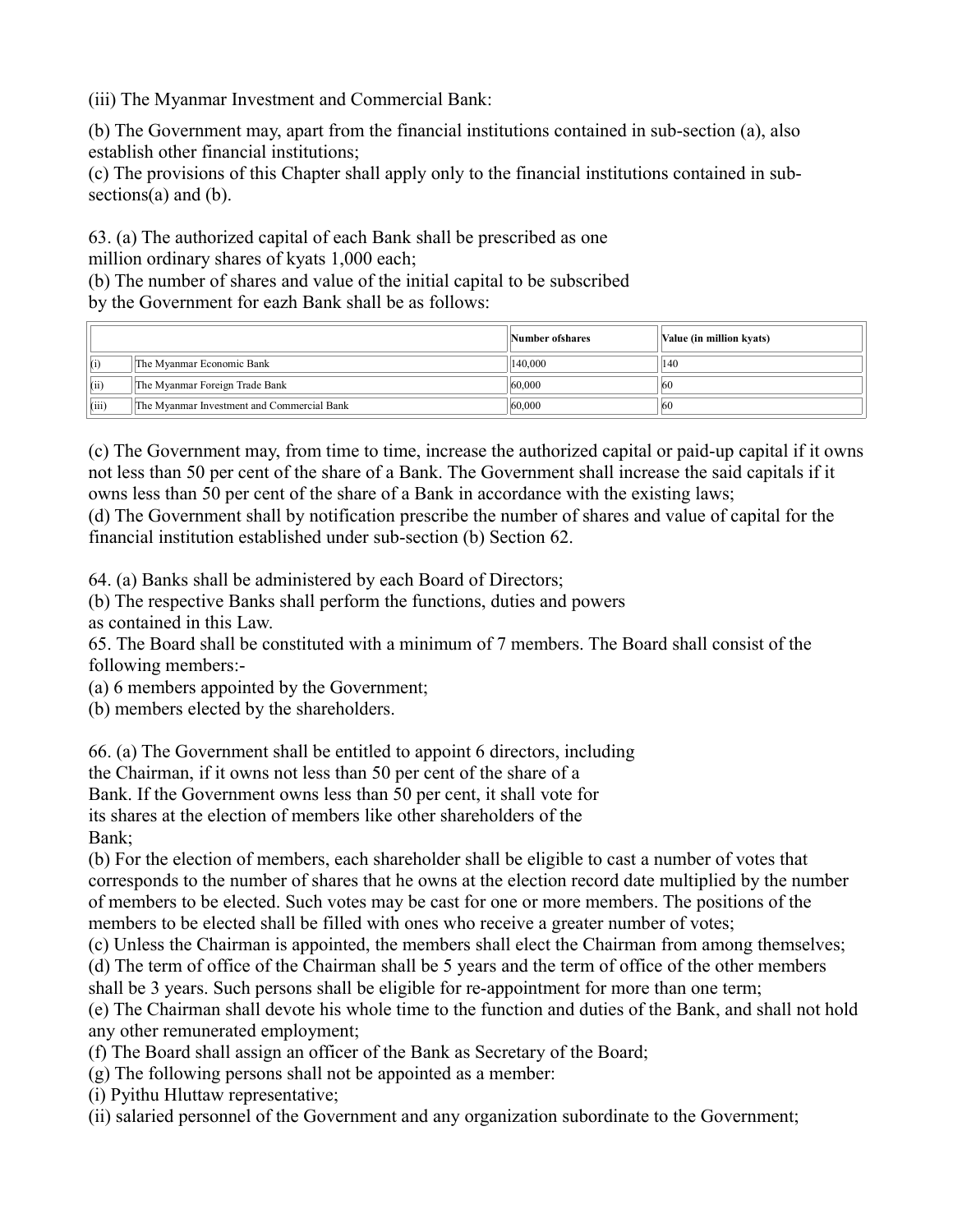(iii) a member or an employee of any financial institution;

(iv) a person who is not a citizen;

(v) a person who has been declared as adjudicated insolvent or who has suspended payments of liabilities or who has entered into a settlement with his creditors before the court. Provided that the Government may, if it owns not less than 50 percent of the share of a Bank, exempt any person contained in the provisions of clauses (i) and (ii) if there is special reason.

67. The Chairman or a member shall cease to be member if he or she:-

(a) infringes the restrictions mentioned in sub-section (g) of Section 66;

(b) is convicted of any offence prescribed by the Ministry of Planning and Finance;

(c) resigns with the permission of the Government. if appointed by it, or otherwise resigns with the permission of the Board;

(d) is adjudged incapable of performing his or her duties by the authority concerned, if appointed by the Government, or otherwise by two-thirds of the members;

(e) has failed to attend the Board meeting for three consecutive months without leave from the Board.

68. Any vacancy of any member shall be filled for the unexpired term of office within 6 months from the date of occurrence of the vacancy.

69. The Board meeting shall be conducted as follows:-

(a) the meeting of the Board shall be convened at least once a month. Special meeting may be convened on due notice by the Chairman or by a minimum of two members;

(b) more than half of the members attending the meeting shall constitute a quorum;

(c) in the absence of the Chairman, any member elected by other members shall preside at the meeting;

(d) decisions shall be adopted by the majority of the votes of the members present, unless articles of association should otherwise provide. In the event of an equality of votes, the decision shall be adopted by the casting vote of the Chairman of the meeting.

70. (a) If the Government owns not less than 50 per cent of the share of a Bank:

(i) the Chairman shall be entitled to receive salary and allowances in accordance with the terms and conditions proposed by the Board and determined by the Government. Such salary and allowances shall be borne by the Bank;

(ii) the members shall be entitled to receive remuneration proposed by the Board and determined by the Government. Such remuneration shall be borne by the Bank;

(b) If the Government owns less than 50 per cent of the share of a Bank, the salary and allowances of the Chairman as well as the remuneration of the members shall be in accordance with the decision of the Board.

71. (a) The chief executive officer and personnel shall be appointed by the Board concerned. Provided that if the Government owns not less than 50 per cent of the share of a Bank, the chief executive officer shall be appointed with the approval of the Ministry of Planning and Finance;

(b) If the Government owns not less than 50 per cent of a Bank, the Chairman and employees of such Bank are public servants.

72. If the Government owns not less than 50 per cent of the share of a Bank, the provisions of the Myanmar Companies Act shall not apply to such Bank.

73. Banks are permitted to operate the functions in accordance with this Law and shall be exempt from the licensing requirements of Sections 12 through 16, and from the administration requirements of Sections 22 and 24.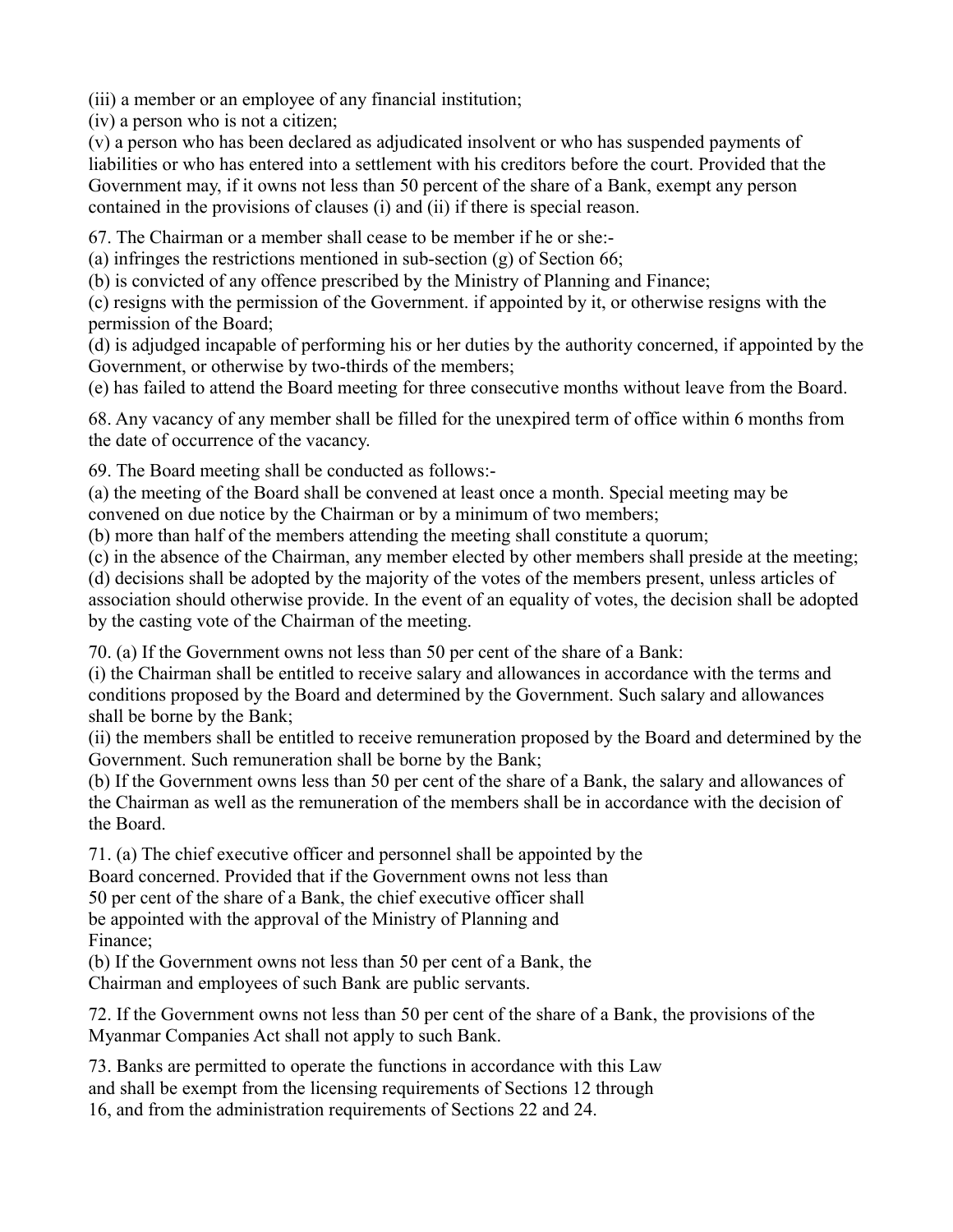### **Chapter X Offence and Punishment**

74. The financial institutions, its members, shareholders, administrators, managers and personnel who violate any of the provisions of this Law shall he subject to the following administrative penalties:- (a) warnings;

(h) orders including those restricting the operations of financial institutions;

(c) fines;

(d) temporary or permanent termination from duties in the financial institution;

(e) cancellation of the licence to operate.

75. Any person or any legal entity violates any of the provisions of this Law by carrying out the activities prescribed under this Law to be performed only by financial institutions shall be subject to the similar administrative penalties.

76. The imposition of administrative penalties provided in Section 74 shall be decided by the department concerned of the Central Bank responsible for the supervision of financial institutions. The person against whom action is taken shall have the full right to defend. In addition, the person against whom action is taken shall have the right of appeal to the Board of Directors of the Central Bank, within 30 days from the date the penalty order is received. During the appeal period the penalty shall be suspended in accordance with the directives issued regarding this matter. In the administrative sector the decision by the Board of Directors of the Central Bank shall be final.

77. The administrative penalties provided in this Law shall not preclude taking criminal action or civil action.

78. Imposition of the penalty provided in Section 74 shall make the party guilty of the offence immediately liable to pay for any damages caused to the institution or to other parties.

79. The members, personnel and external auditors of the financial institutions shall not, without permission under the law, disclose or publish information which they have learned in the performance of the financial activities and services, or allow such information to be seen or examined by another person.

80. No person shall carry out the activities of the financial institution without a licence to operate granted by the Central Bank.

81. Whoever violates any provision of punished with fine which may extend to for a term which may extend to 2 years

82. Whoever violates any provision of punished with fine which may extend to for a term which may extend to 5 years Section 79 shall on conviction be kyats 10,000 or with imprisonment or with both. Section 80 shall on conviction be kyats 50,000 or with imprisonment or with both.

83. The members, personnel and auditors of the Banks mentioned in Section 62 shall be punishable under the Official Secrets Act if such persons without permission, disclose or publish information which they have learned in the performance of the financial activities and services, or allow such information to he seen or examined by another person.